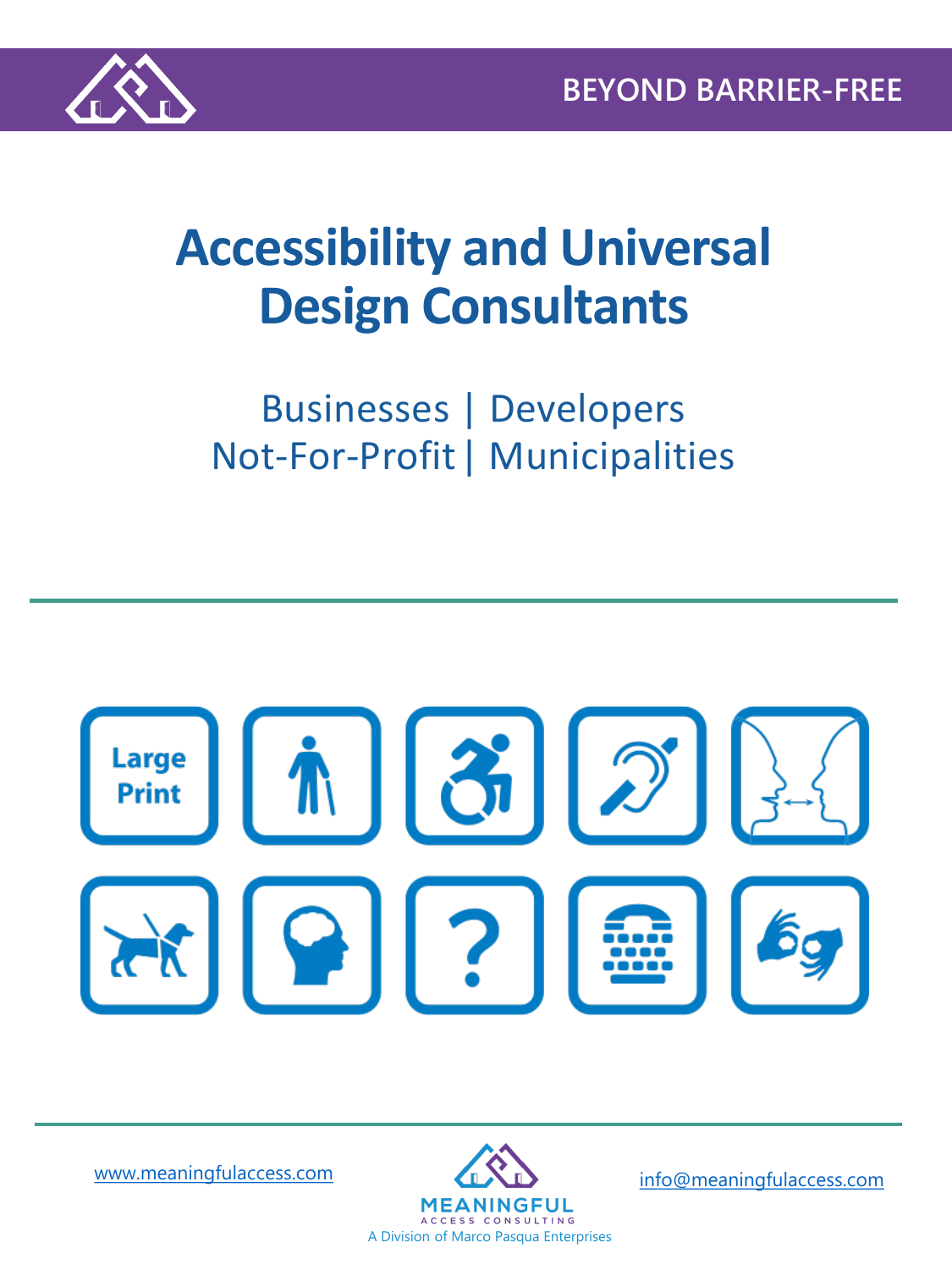#### **MEET THE TEAM**

### **Marco Pasqua**

#### Accessibility Consultant, Speaker & RHFAC Professional



Marco Pasqua is an award-winning Entrepreneur, Accessibility Consultant and Inspirational Speaker. He brings a wealth of knowledge in the area of diversity and inclusion and a lifetime of lived experience as a person with a disability and wheelchair-user. Marco has worked alongside some of the greatest change-makers in the areas of Accessibility and Inclusion, including the Rick Hansen Foundation, the CSA Group, AccessibleEmployers.ca and consulting with municipalities & business leaders on inclusive employment strategies.

### **Karin Pasqua**

#### Universal Design and Accessibility Consultant



Karin is an RHFAC Professional and Accessibility & Universal Design Consultant with a passion for beautiful, functional design. She has a deep understanding that spaces and events in our communities should be enjoyed by everyone, of all abilities. She has an expertise in working with municipalities and community spaces.

in

Karin likes to say that she is part engineer and part occupational therapist. She has a natural affinity for adapting an environment and turning what some see as complex access problems, into thoughtful barrierfree solutions.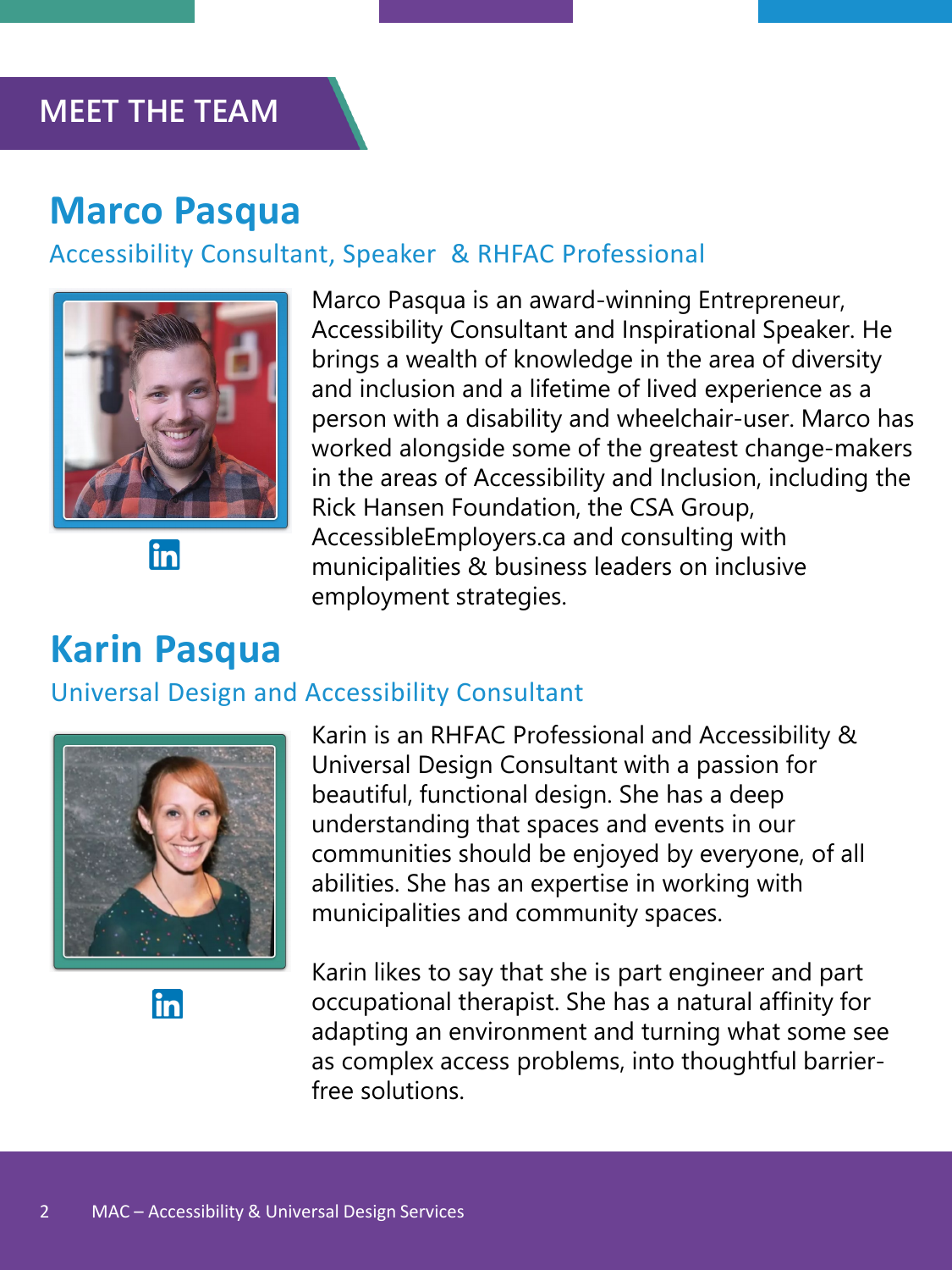### **WHAT WE OFFER**

Meaningful Access Consulting (MAC) offers a suite of accessibility and universal design consultation services providing a holistic perspective on ways to include all members of our community throughout the built environment, user experience and employment opportunities. We know that accessibility impacts all of us and we envision a world where the barriers that create disability, no longer exist.

MAC works with a team of accessibility professionals and has a wide network of organizations that we consult with to ensure that we are truly providing best practices to our clients.

#### 畾 **Built Environment**

We consult with your team on the built environment, providing a comprehensive report when reviewing a site, blueprints or design documents. We work with your team to provide recommendations and best practices to ensure that your space is inclusive of all abilities and disabilities including those who have additional mobility, auditory, vision and learning needs. We pride ourselves on our ability to find creative solutions to existing barriers that fall within your budget and your brand.

Our team has extensive experience with inclusive recreation and can provide recommendations on parks, pathways and trails as well as indoor facilities and equipment. We understand that accessibility is beyond getting in the door and truly extends to one's ability to participate fully in community life. Our background working with municipalities includes the planning of major parks projects, facilities including arenas, fitness and aquatics centres as well as the types of equipment that can be used by the widest range of people.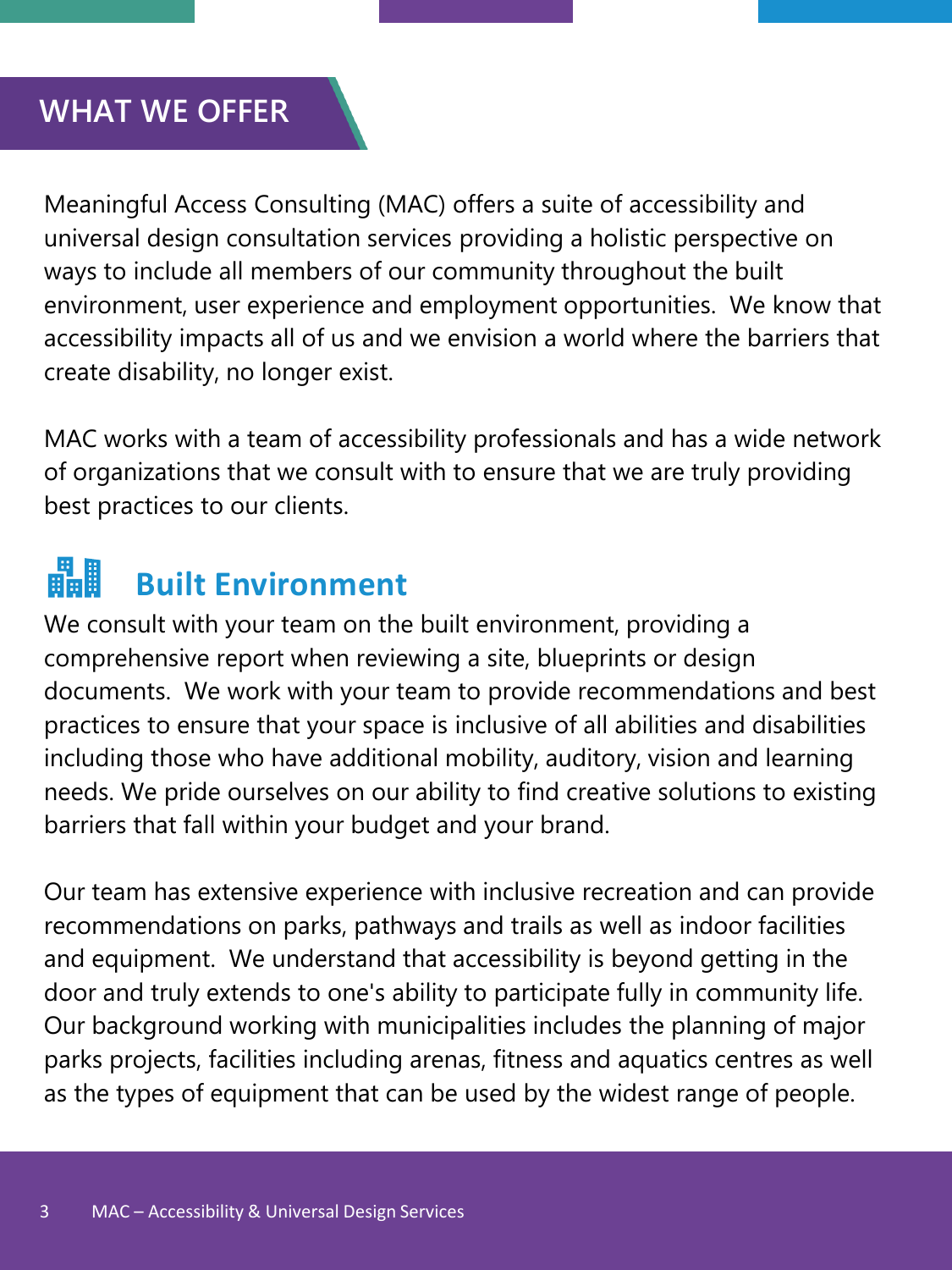### **WHAT WE OFFER (CONT.)**

# **Community Engagement & Events**

We'll work with your team on ensuring your community engagement, events and outreach meet universal design best practices. We work to ensure that all members of the community's voices are represented and can attend virtually or physically. MAC provides insights on creating welcoming environments, events and forums that meet the unique needs of a diverse audience. We provide best practices on events, large and small, as well as can create tools such as social stories, picture communication systems and sensory kits that will make your event or space stand out from the rest.

# **And Disability Awareness & Inclusive Hiring**

With Marco's experience in inclusive hiring, inspirational speaking and his lived experience in overcoming challenges, we provide educational sessions to your staff on accessibility & inclusion, preferred language-use and demystifying disability.

We can work with your Human Resources department to develop a truly inclusive work environment from hiring through retention practices.

## **Rick Hansen Foundation Accessibility Certification**

In addition to our basic core services, we also offer a more comprehensive [report that includes steps on how to receive Rick Hansen Foundation](http://www.rickhansen.com/rhfac)  Accessibility Certification™ (RHFAC).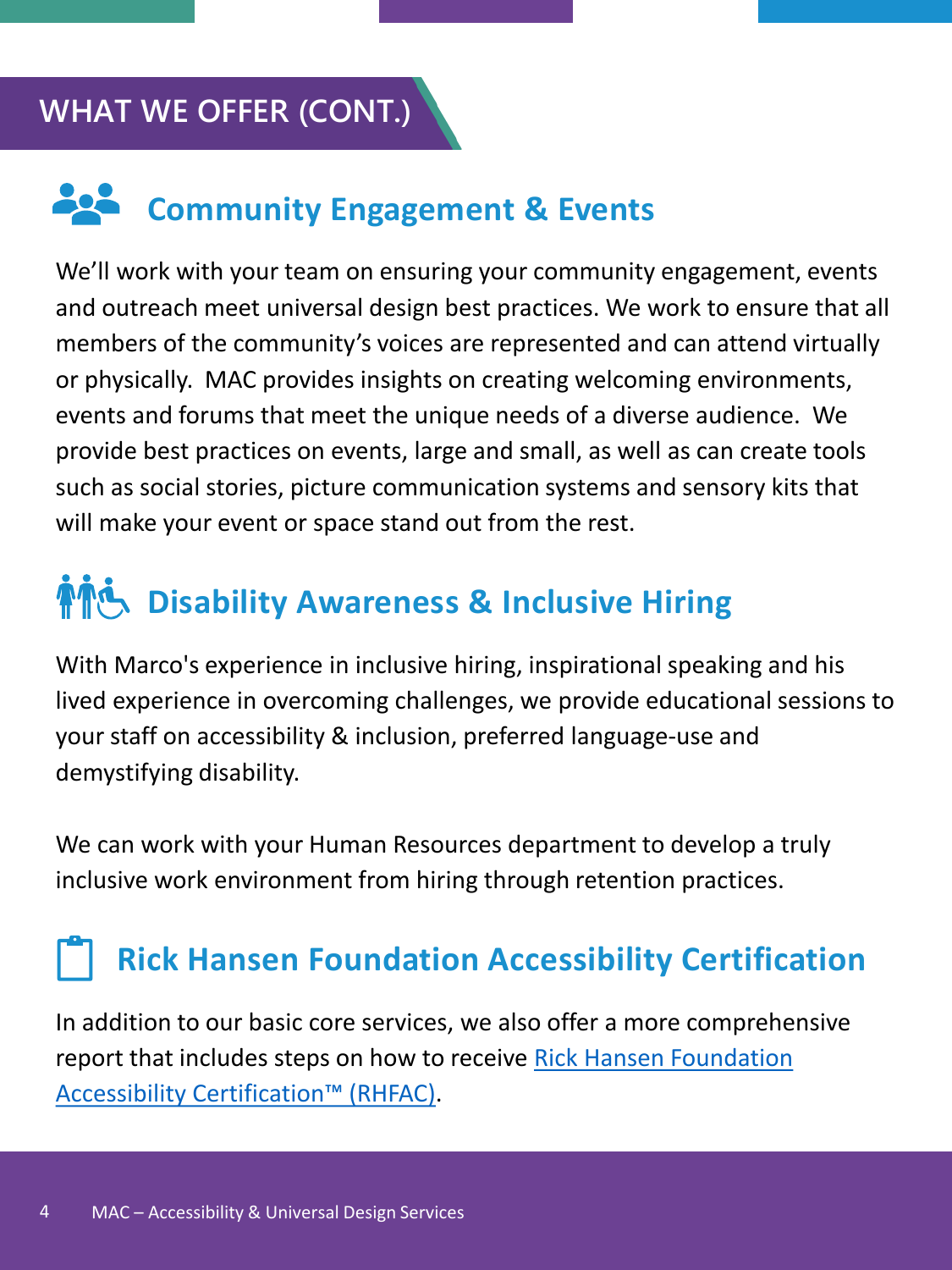### **PROJECT HIGHLIGHTS**

### **Clayton Community Centre, North Surrey Sports and Ice Complex (NSSIC)**

Our team consulted with the City of Surrey, earning both facilities to earn a RHFAC Gold designation (pending for Clayton Community Centre). NSSIC is the first arena in North America to earn this designation and one of the only facilities to be para-ice hockey tournament ready. We supported with NSSIC's opening ceremonies event, Celebrity Para-Ice Hockey Game and All-Abilities Skate, as well as provided consultation on the activation of a sensory friendly space.

### **Happy City & The City of New West: Agnes Greenway, Uptown & Streets for People**

We assessed the walking tour routes and created a visual story and public accessibility overview documents. The visual story support individuals with autism, or who have other sensory or learning disabilities. Accessibility recommendations were provided for activations and public engagement activities as well as an accessibility and disability awareness training workshop.

## **Wesgroup Brewery District Transit Plaza**

We are supporting the design of the Wesgroup Brewery District Transit Plaza to create a universally accessible transit plaza. The project involves providing accessibility best practices for the transit plaza design as well as access to Royal Columbia Hospital via the SRW along Keary Street. The transit plaza will create a unique place for the public to gather with strong historical connections that welcomes all.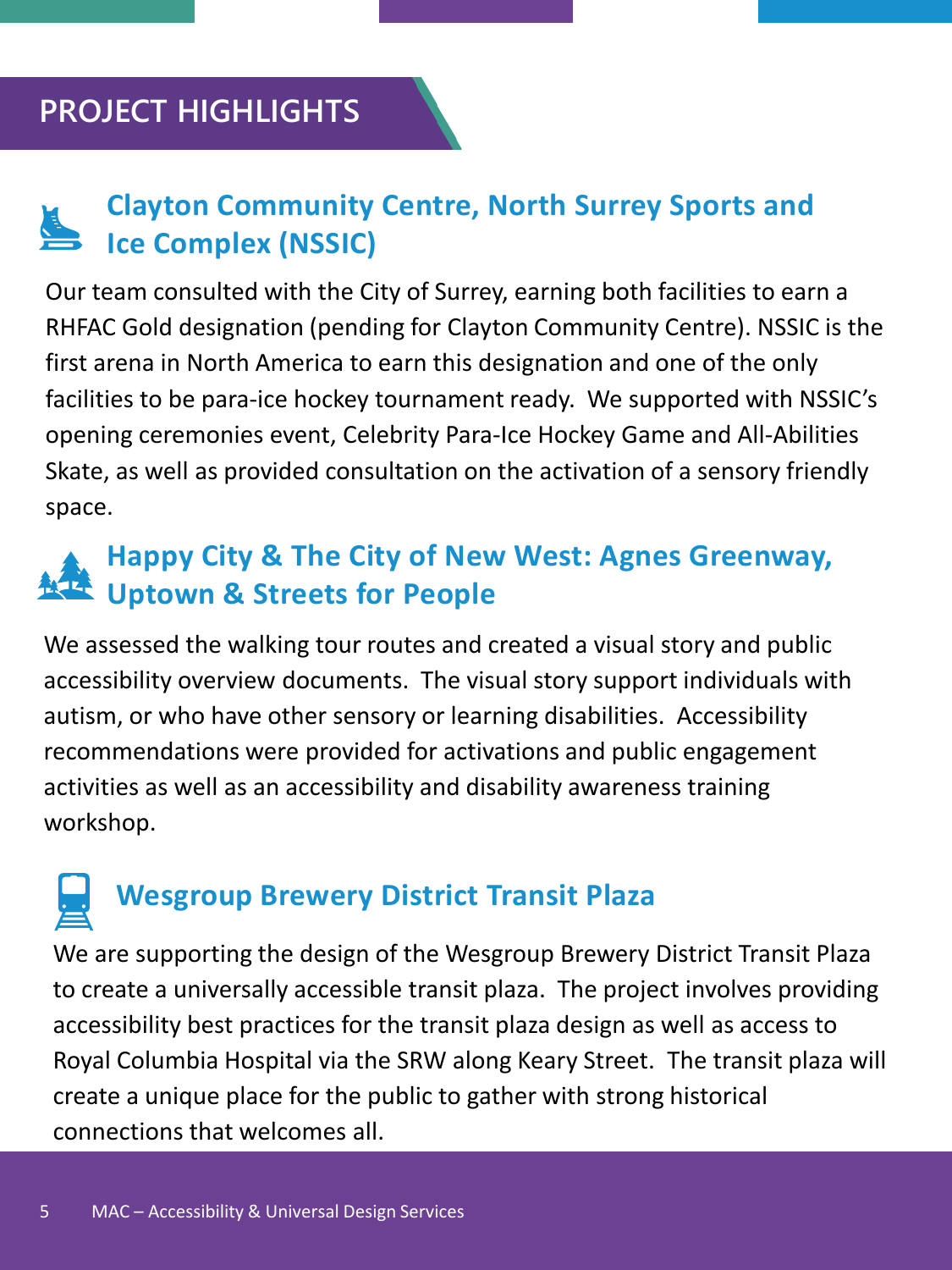### **PROJECT HIGHLIGHTS (CONT.)**

### **City of Surrey: Parks, Playgrounds and Pathways**

We are working with the City's Parks Planning and Engineering Departments to create a standardized document for the development, construction, maintenance and renovations of Surrey's Parks and Pathways ensuring that universal design guidelines are being achieved throughout the City. The guidelines include, but are not limited to, playground surfacing, equipment, outdoor fitness equipment, pathway terrain and facilities such as spray parks, change rooms, boardwalks and washrooms.

### **Easter Seals House & Camp Shawnigan**

We provided an accessibility assessment and support with grant-writing to finance the proposed upgrades. The assessment supported the organization in receiving over \$81,000 from the Enabling Accessibility Grant to improve their accessibility and support the creation of their universally designed outdoor garden project. Ongoing support is provided to the organization on the renewal and redevelopment of Camp Shawnigan.